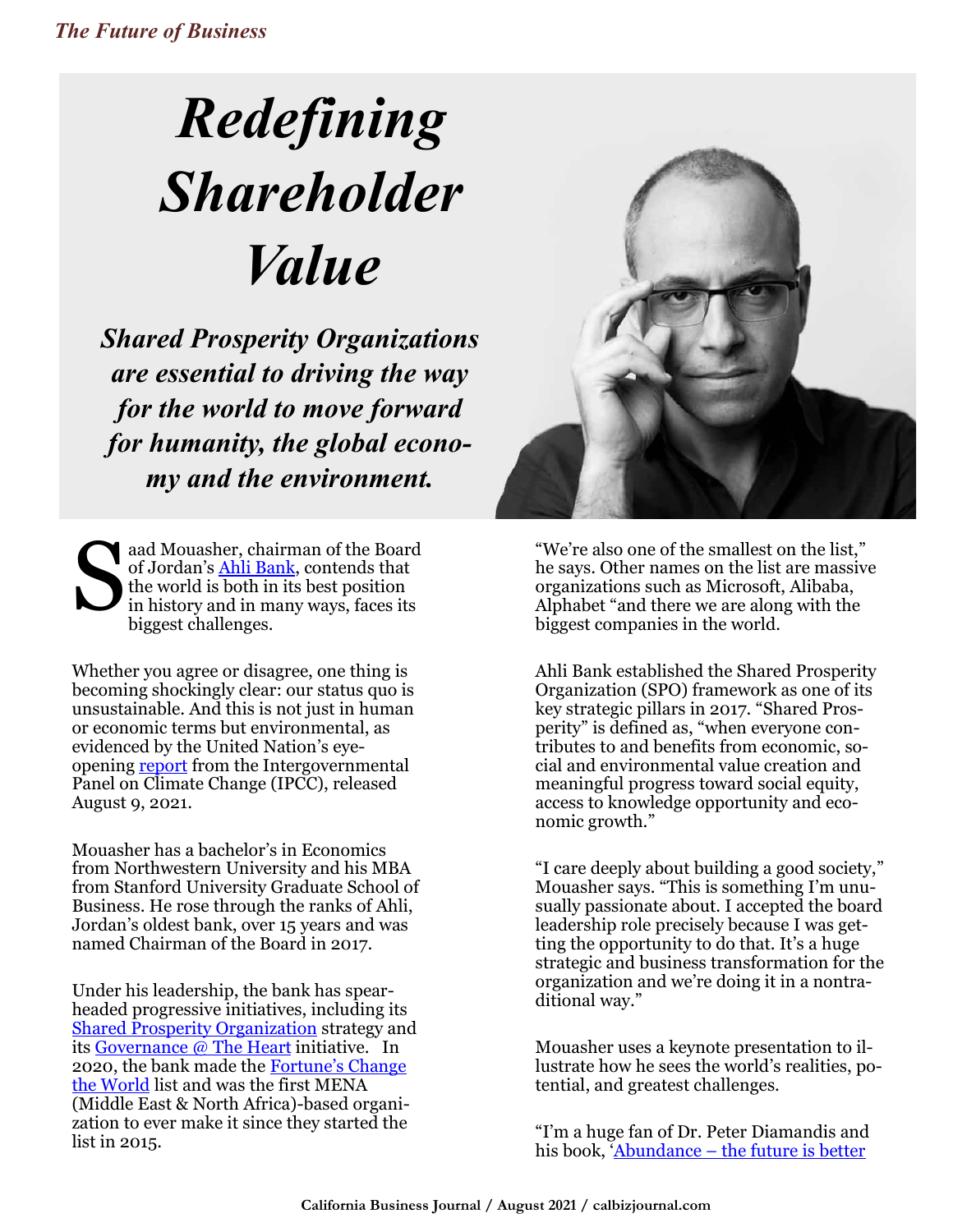*The percentage of extreme poverty worldwide has dropped since early 20th century. The literacy rate has never been higher. The child mortality rate for children under five is at its lowest. The maternal mortality rates are effectively zero, globally. Life expectancy is higher than ever. The fertility rate is dropping almost to replacement fertility rate, which is healthy for the world because of overpopulation. Even automobile and plane deaths and deaths from natural disasters or catastrophes are down. Worldwide battle deaths are a fraction of what they were. Even military expenditures relative to GDP are dropping. So, in that respect, you can think of the world as demilitarizing.* 

[than you think](about:blank),' he says. "He talks about how, contrary to what you hear from 'shock jocks' out there, we are not going into a period of despair, but we are living in a period of abundance of resources for humanity. If you were to ignore all the negativity and look at the big picture, things have never looked better."

Graphs from Diamandis' book show, for example, the percentage of extreme poverty worldwide has dropped since early 20<sup>th</sup> century. The literacy rate has never been higher. The child mortality rate for children under five is at its lowest. The maternal mortality rates are effectively going to zero, globally. Life expectancy is higher than ever.

"The fertility rate is dropping almost to replacement fertility rate, which is healthy for the world because of overpopulation," Mouasher says. "Even things like automobile and plane deaths and deaths from natural disasters or catastrophes are way down. Worldwide battle deaths are a fraction of what they were. Even military expenditures relative to GDP are dropping. So, in that respect, you can think of the world as demilitarizing."

With technology rising, more people have access to knowledge than ever before. Mouasher says the technologies on the horizon have the potential to affect the world exponentially. These are: cloud computing, sensor and networks, robotics, 3D printing, synthetic biology, digital medicine, nano materials and AI.

"It's not just one that is exponential, but the collision between two and three and four of these technologies can have miraculous results for the world," he says. "However – and there's always a 'however' – in an age of growing abundance, why does the world feel so unhinged and moving in the wrong direction?"

He also cites populism, right-wing nationalism, social upheaval, and the rise of authoritarian dictators worldwide.

"Labor's share of income is falling and capital's share of income is rising," he says. "If you look at the [OEDC research,](about:blank) it's dramatic and happening worldwide. Until 1970s, the rate of growth and income was similar. Around the '70s, the top five percent started growing substantially creating a bifurcation of income levels, authority and influence. It's not sustainable. In the United States, the top 10 percent controls 85 percent of everything. The bottom half controls probably minustwo percent when you factor in debt."

Mouasher shows a chart that illustrates how many generations it takes for individuals born into the bottom 10 percent of income in a society to achieve median-income status. In the UK and U.S., it's five generations. In Columbia, it is 11 generations. Scandinavian countries fare the best at two to three.